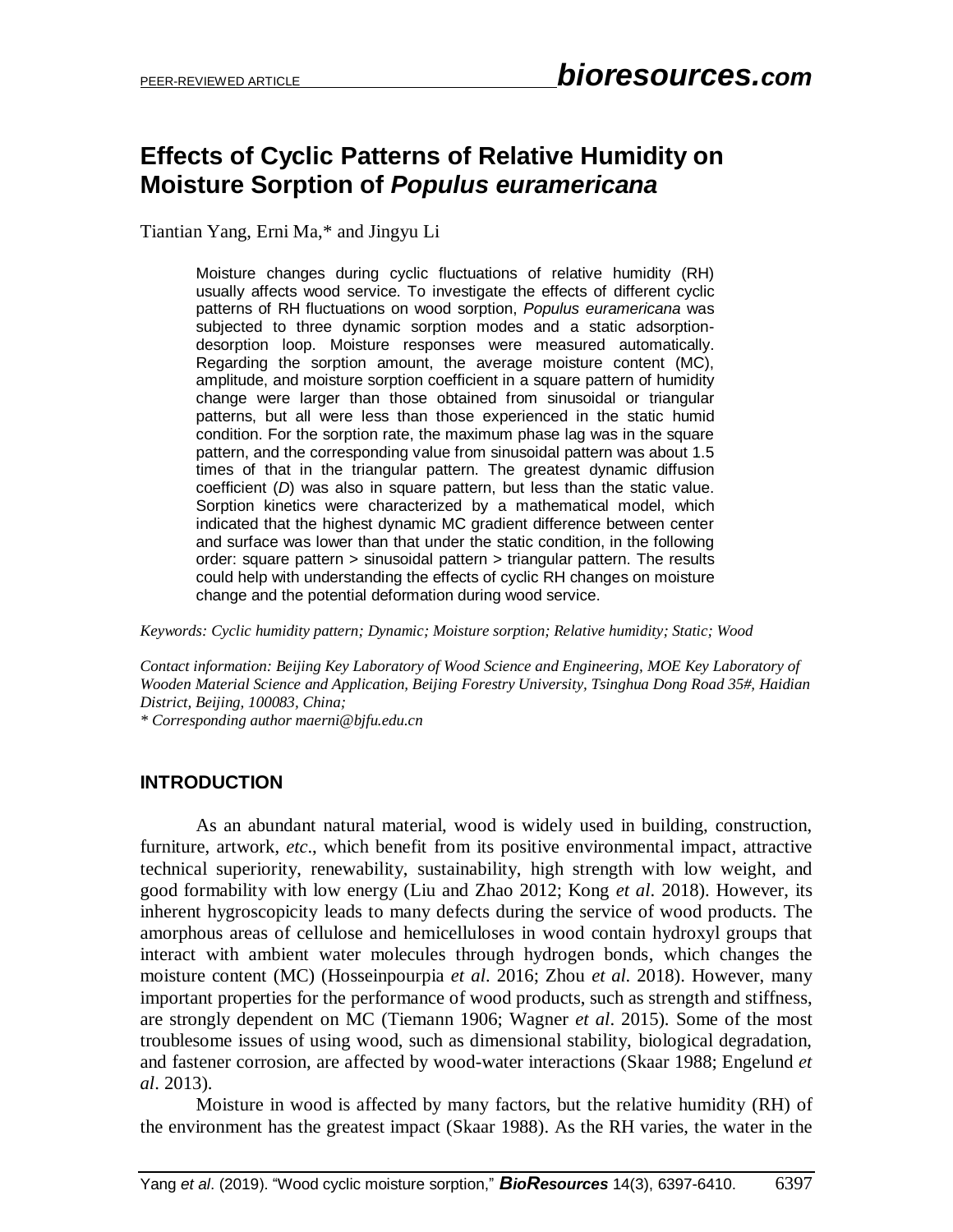atmosphere is adsorbed or desorbed by wood so that the moisture content of wood is continually changing.

A common method to investigate the way moisture interacts with wood is to determine the wood-water sorption isotherm. Sorption isotherms can be measured by obtaining the mass of a sample over a range of RH after equilibrium at a specific temperature (Engelund *et al*. 2013). Thus, the relation between equilibrium moisture content (EMC) and RH under constant temperature is attained by the sorption isotherm (Hoffmeyer *et al*. 2011), which can be divided into five types (Urquhart 1960). Type II isotherm is typical of the porous materials like wood, which characterizes the multimolecules sorption (Simpson 1973; Willems 2015). As displayed in the sorption isotherm of type II, the EMC of wood increases with rising RH at a given temperature, as the number of accessible sorption sites monotonically increases with growing relative humidity (Willems 2014). The EMC of wood at a given RH and temperature is generally higher during the desorption process than in the adsorption process, which is called sorption hysteresis (Skaar 1988). Moreover, relative humidity affects not only the sorption amount but also the sorption rate (Droin *et al*. 1988), where moisture sorption kinetics are usually considered. Stamm (1959) explored the sorption process and reported that the moisture diffusion coefficient increased with moisture content. Kelly and Hart (1969) measured the rate of water vapour adsorption and desorption of yellow poplar and white oak and derived an empirical equation to fit the experimental data; however, limited success was achieved in relating the constant of the equation to the corresponding relative humidity. Ma *et al*. (2009) developed a theoretical equation to describe the wood adsorption and found that the adsorption rate constant first decreased and then increased slightly with a minimum value falling into the RH range from 60% to 70% as RH increased. However, previous research was conducted under constant RH, that is, the static condition. In practice, the atmospheric RH for wood products in service is varying continually (Schniewind 1967; Schniewind and Lyon 1973), *i.e*., under dynamic conditions. Therefore, it is important to study wood sorption under dynamic conditions.

Chomcharn and Skaar (1983) examined dynamic sorption and hygroexpansion of wood wafers under cyclic RH. Ma *et al*. (2005) investigated moisture responses of wood to periodical RH variations in a triangular wave. Sorption behaviors of wood subjected to squarely (Yang *et al*. 2015) and sinusoidally (Yang and Ma 2015) varying RH were reported systematically, and Ma *et al*. (2010) proposed an equation characterizing dynamic sorption kinetics by combining the surface sorption theory with Bradley sorption theory (Bramhall 1979). This model suggested that wood sorption rate was related to the rate at which sorption spaces could be made accessible to water molecules. The moisture diffusion coefficient *D* in the model could be dependent on species, density, MC, *etc*. (Ma *et al*. 2010).

This study investigated the effects of different cyclic patterns of RH on moisture sorption and kinetic characteristics and clarified the difference of moisture sorption between dynamic and static conditions. The results enrich the fundamental understanding of moisture sorption of wood in practice as well as provide technical parameters related to RH changes for the moisture control of wood products.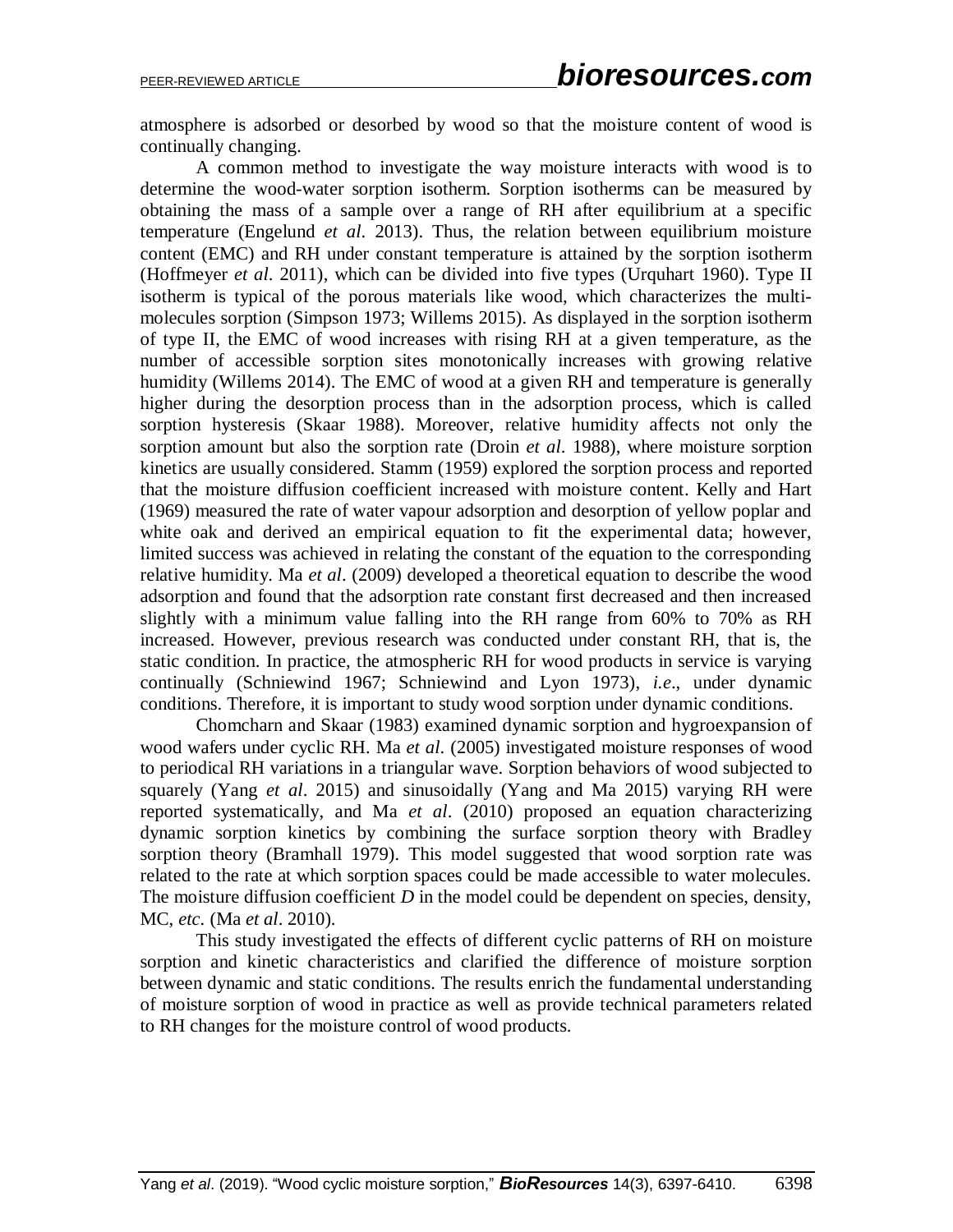# **EXPERIMENTAL**

## **Materials**

Poplar (*Populus euramericana*) wood was harvested from the Greater Khingan Mountains in China. Clear, flat-sawn sapwood was cut into experimental specimens with the size of 20 mm in both tangential (T) and radial (R) directions with the thickness of 10 mm in longitudinal (L) direction. The average annual ring width was 3.5 mm, and the airdried density was approximately  $0.4$  g.cm<sup>-3</sup>.

# **Methods**

### *Experimental process*

The specimens were separated into four groups and boiled in distilled water for 15 min to remove growth stress. They were air dried for 2 days and conditioned at 45% RH at 25 °C controlled by a saturated salt solution of potassium carbonate (Macromolecule 1958, Beijing Chemical Works Co., Ltd., Beijing, China) over 10 days to obtain equilibrated weights. Three groups were moved into a conditioning oven (DHS 225, YaShiLin Co., Ltd, Beijing, China) to conduct the RH cyclic tests, where the RH was changed in dynamic triangular, square, and sinusoidal patterns between 45% and 75% at 25 °C, with a cyclic period of 24 h. The remaining group with EMC conditioned in  $45\%$ RH was exposed to the conditioning oven, in which the RH was kept at 75% until the adsorption equilibrium was reached, and then decreased to 45% with holding for desorption equilibrium (defined as the static condition in this study). The equilibrium state was defined by a weight change of the sample less than 0.0001 g measured once every 24 h. Based on the pretreatment results, the equilibrium state was reached in this static condition within 2880 min (48 h). Figure 1 presents the experimental design. The RH (sensitivity  $\pm$  1%) and temperature (sensitivity  $\pm$  1 °C) in the oven were programmed to vary in discrete steps according to predetermined schedules, and a thermo-recorder (TR-72Ui, T and D Co., Ltd., Matsumoto, Japan) was placed near the specimens to monitor RH and temperature. Weight changes  $(m_n)$  were measured every 15 min by an electronic analytical balance (ME104E, Mettler-toledo Co., Ltd., Columbus, USA) (sensitivity  $\pm$  0.1 mg) (Ma *et al.* 2010). The measured data including RH and temperature as well as weight changes were recorded automatically by the personal computer without opening the door of the conditioning oven throughout the tests, so the error from the RH change caused by opening the conditioning oven door (as in previous studies) was avoided.

Five end-matched replicates were used for each cyclic RH pattern. Each cyclic RH pattern was repeated three times, and the average value was presented as the final result. The related parameters in this experiment are summarized in Table 1.

| Pattern of<br>RH change | Cyclic<br>Period (h) | Number<br>of Cycles | ⊺otal<br>Time (h) | <b>Fime</b><br>Interval (min) | Data<br>Points | Replicates | Number of<br><b>Specimens</b> |
|-------------------------|----------------------|---------------------|-------------------|-------------------------------|----------------|------------|-------------------------------|
|                         |                      |                     |                   |                               |                |            |                               |
| Triangular              | 24                   |                     | 96                |                               | 384            |            |                               |
| Square                  | 24                   |                     | 96                | 15                            | 384            |            |                               |
| Sinusoidal              | 24                   |                     | 96                | 15                            | 384            |            |                               |
| <b>Static</b>           | 96                   |                     | 96                | 15                            | 384            |            |                               |

|  | Table 1. Main Parameters in the Experiment |  |
|--|--------------------------------------------|--|
|  |                                            |  |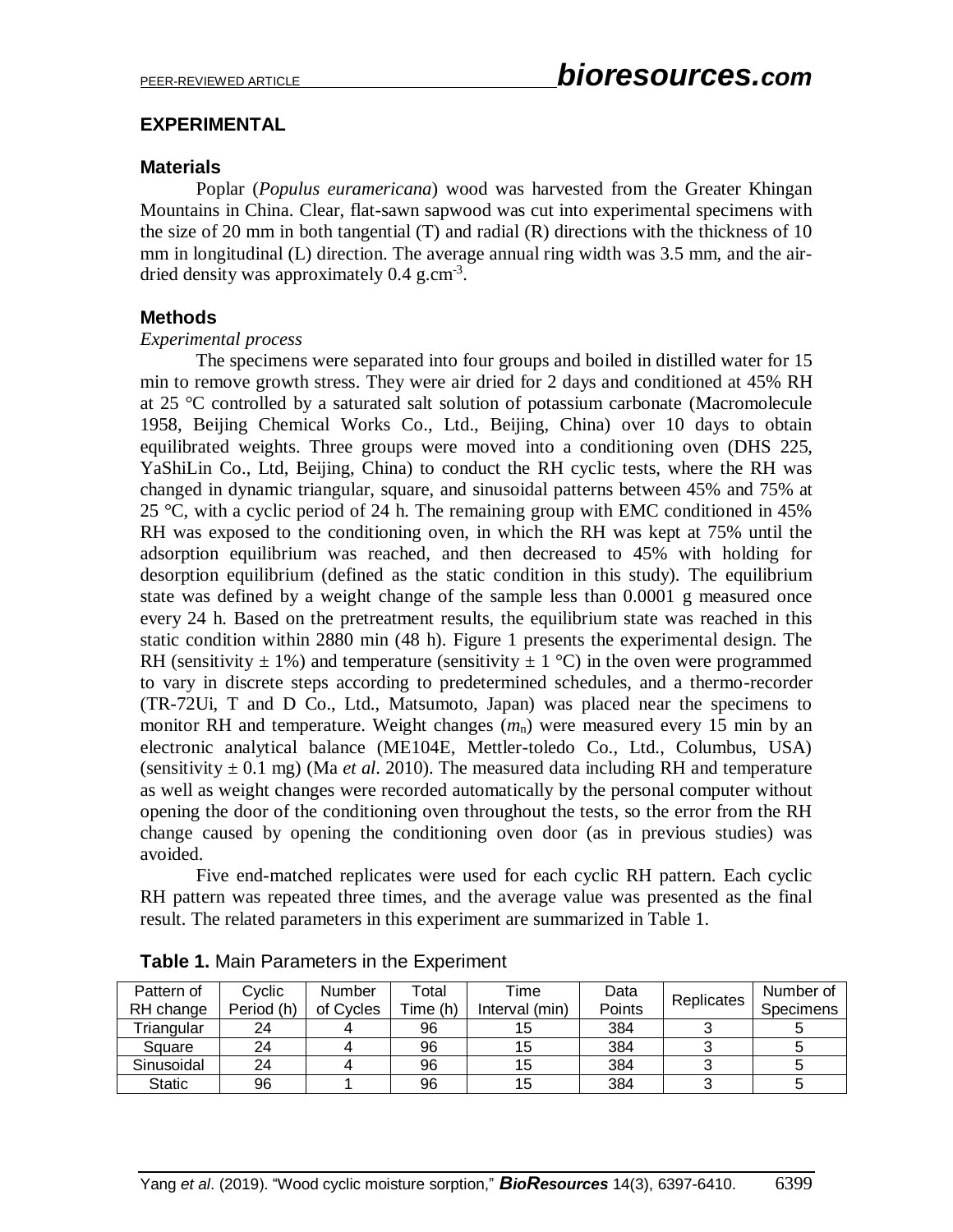Finally, the specimens were oven-dried at 103 °C for 48 h, and their oven-dried weights (*m*<sub>0</sub>) were measured for final determination of moisture content calculated according to Eq. 1,

$$
MC\left(\frac{\%}{m_0}\right) = \frac{m_n - m_0}{m_0} \times 100\tag{1}
$$

where  $m_n$  is the weight of specimen during the sorption process and  $m_0$  represents the oven-dried weight of specimen.



**Fig. 1.** Experimental design

#### *Theoretical model for moisture sorption*

The theoretical model for moisture sorption considered both surface moisture exchange through the air-wood interface and internal diffusion within wood to investigate the dynamic moisture sorption (Ma *et al*. 2010). In this study, the specimen was divided into five ordinal elements along the thickness direction as 1 (Surface), 2 (Middle), and 3 (Center) symmetrically, as shown in Fig. 2.



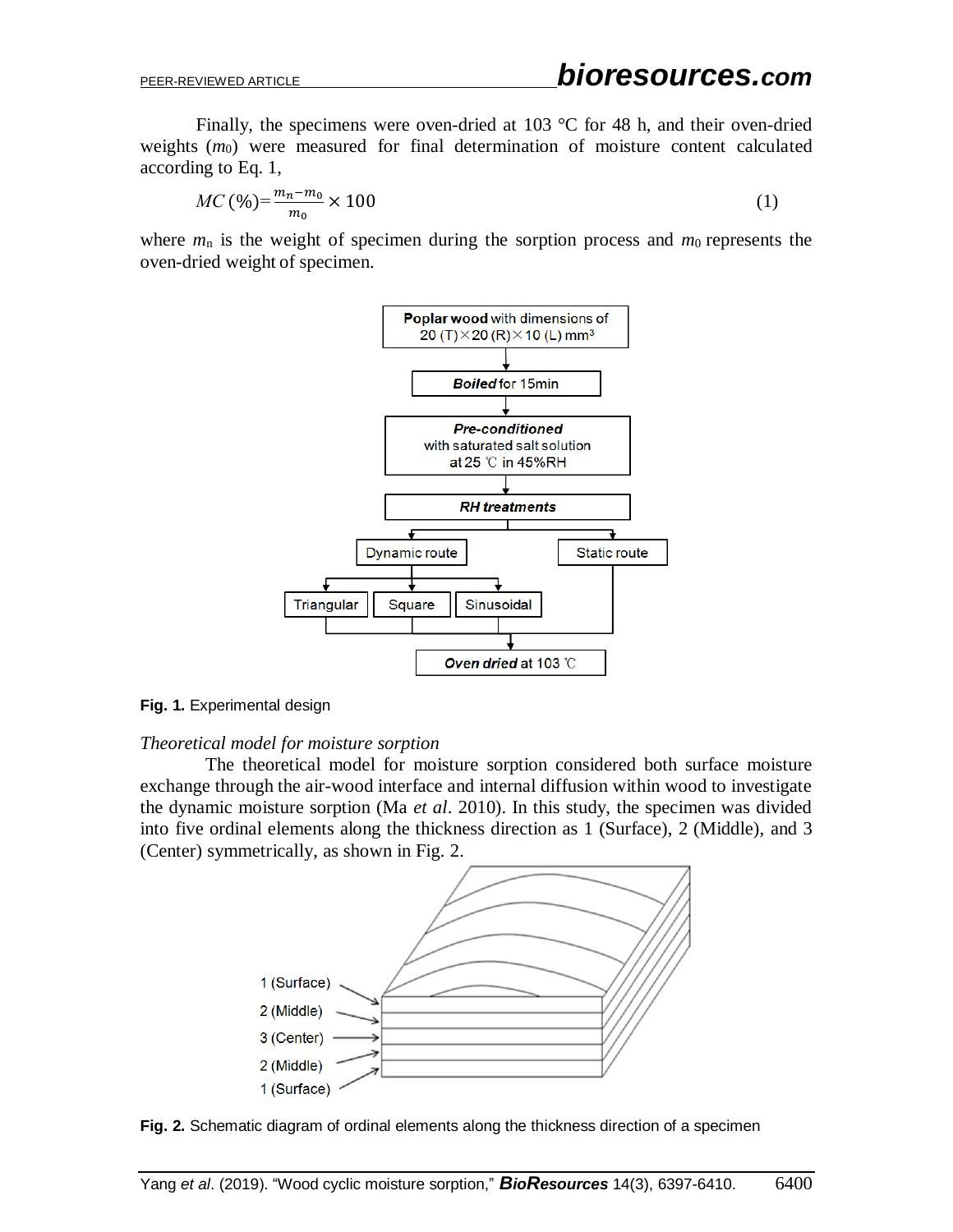Moisture exchange on the wood surface is given from mathematical model of Ma *et al*. (2010) as follows,

$$
m_1 = m_{1-1} + a(h - \exp(K_2 K_1^{m_{1-1}} + K_3))\Delta t
$$
\n(2)

where *m* is MC  $(\%)$ , the subscripts *i*-1, *i* are ordinal time points, *a* is sorption rate constant (h<sup>-1</sup>), *h* is RH for the surrounding atmosphere (%),  $\Delta t$  is the time (h),  $K_1 =$ 1.0327 - 0.000674*T*,  $K_2 = 17.884 - 0.1432T + 0.0002363T^2$ ,  $K_3 = 0.16$ , and *T* is temperature (K).  $K_1$ ,  $K_2$ , and  $K_3$  are given by the Bradley equation (Bramhall 1979), and their values were validated by experimental isotherm curves.

For the transfer of moisture inside the wood, a numerical solution by the finite difference method (Bramhall 1979) was used, as follows,

$$
m_{j_i} = \frac{D(m_{j-1} - 2m_j + m_{j+1})_{i-1}}{\Delta l^2} + (m_j)_{i-1}
$$
\n(3)

where *D* is the moisture diffusion coefficient  $(m^2/s)$ , the subscripts *i*-1, *i* are ordinal time points,  $j-1$ ,  $j$ ,  $j+1$  are ordinal elements in thickness direction, and  $\Delta l$  is the thickness of each element (m). The value of *D* was taken as a constant in the previous study. However, in the present case, it was considered to be MC-dependent and expressed by an exponential function in longitudinal direction (Skaar 1988).

$$
D = 0.40 \times 10^{-7} \exp(0.11m) \tag{4}
$$

## **RESULTS AND DISCUSSION**

#### **General Moisture Responses**

The general MC responses of poplar wood at different RH changing patterns over several cycles are shown in Fig. 3. Obviously, moisture content changes in similar shape with dynamic RH change, but with a phase lag, which is consist with previous studies (Yang *et al*. 2015). In addition, the dynamic MC gradually increases, especially for the minimum MC at 45% RH from cycle to cycle. This could be ascribed to there not being enough time for wood to respond to the RH. As a result, the real time MC is higher than the equilibrium MC at 45%. For the static cycle, the MC increased or decreased sharply at the beginning during the adsorption or desorption process, but it changed slowly and tended to become steady at the end.

Table 2 summarizes the average MC of poplar wood subjected to different RH changing patterns.

|                          | <b>Table 2.</b> Average Moisture Responses for Poplar Wood in Different Cyclic |  |  |
|--------------------------|--------------------------------------------------------------------------------|--|--|
| <b>Sorption Patterns</b> |                                                                                |  |  |

|         | <b>Cyclic Pattern</b> | Moisture Content (%) a |
|---------|-----------------------|------------------------|
| Dynamic | triangular            | 8.36(0.09)             |
|         | square                | 9.72(0.11)             |
|         | sinusoidal            | 9.10(0.11)             |
| Static  |                       | 11.47(0.14)            |

<sup>a</sup> Data provided as the average (standard deviation) per cycle from five replicates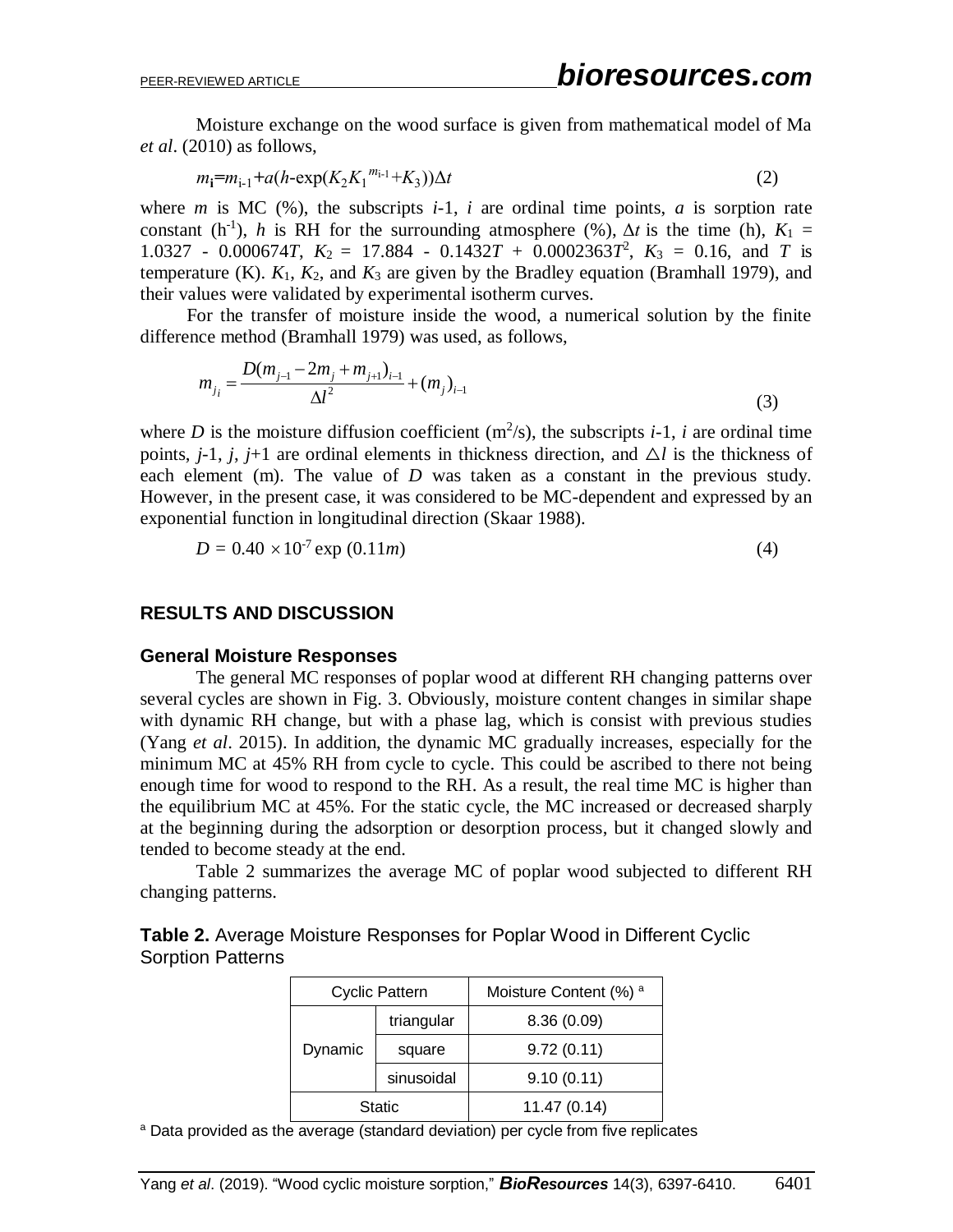

**Fig. 3.** RH and MC changes against cyclic time for poplar wood cycled at (a) triangular, (b) square, (c) sinusoidal and (d) static patterns

Generally, MC was higher in the square pattern than in the sinusoidal pattern, and the triangular MC was the lowest. However, the dynamic MC was less than the static value. This result was anticipated because the hydroxyl groups in wood could fully interact with the water molecules (Skaar 1988) under static condition with enough time provided. However, less water molecules are available to interact with hydroxyl groups of wood when there is less time to respond to the RH variation in dynamic patterns.

#### **Amplitude and Phase Lag**

The amplitude and phase lag of the moisture change are two parameters characterizing wood ability to respond to varying environments, which both depend on the reaction time of the wood-water system (Chomcharn and Skaar 1983).

Table 3 compares the effects of different RH patterns on moisture amplitude and phase lag for poplar wood. Apparently, the square pattern causes the strongest impact on dynamic amplitude during moisture sorption. As shown in Fig. 4a, this is because the amplitude is mainly determined by the MC response approaching the endpoint value. The slope of square pattern was near 0 at 45% RH and 75% RH, so that the MC could respond to the RH change more sufficiently. Comparing the sinusoidal and triangular patterns, the former slope was less, although it was larger than 0 approaching 45% RH and 75% RH. Thus the wood could respond to the RH change more easily when approaching 45% RH and 75% RH, and the dynamic MC in sinusoidal pattern could more approach the equilibrium MC at 45% RH and 75% RH with higher amplitude. Consequently, the amplitude of square pattern was the largest, while the triangular amplitude was the least relatively under dynamic condition. However, the static amplitude was greater than the dynamic value. This result was understandable because the slope of static pattern is 0 at 45% RH and 75% RH, and the time for wood to respond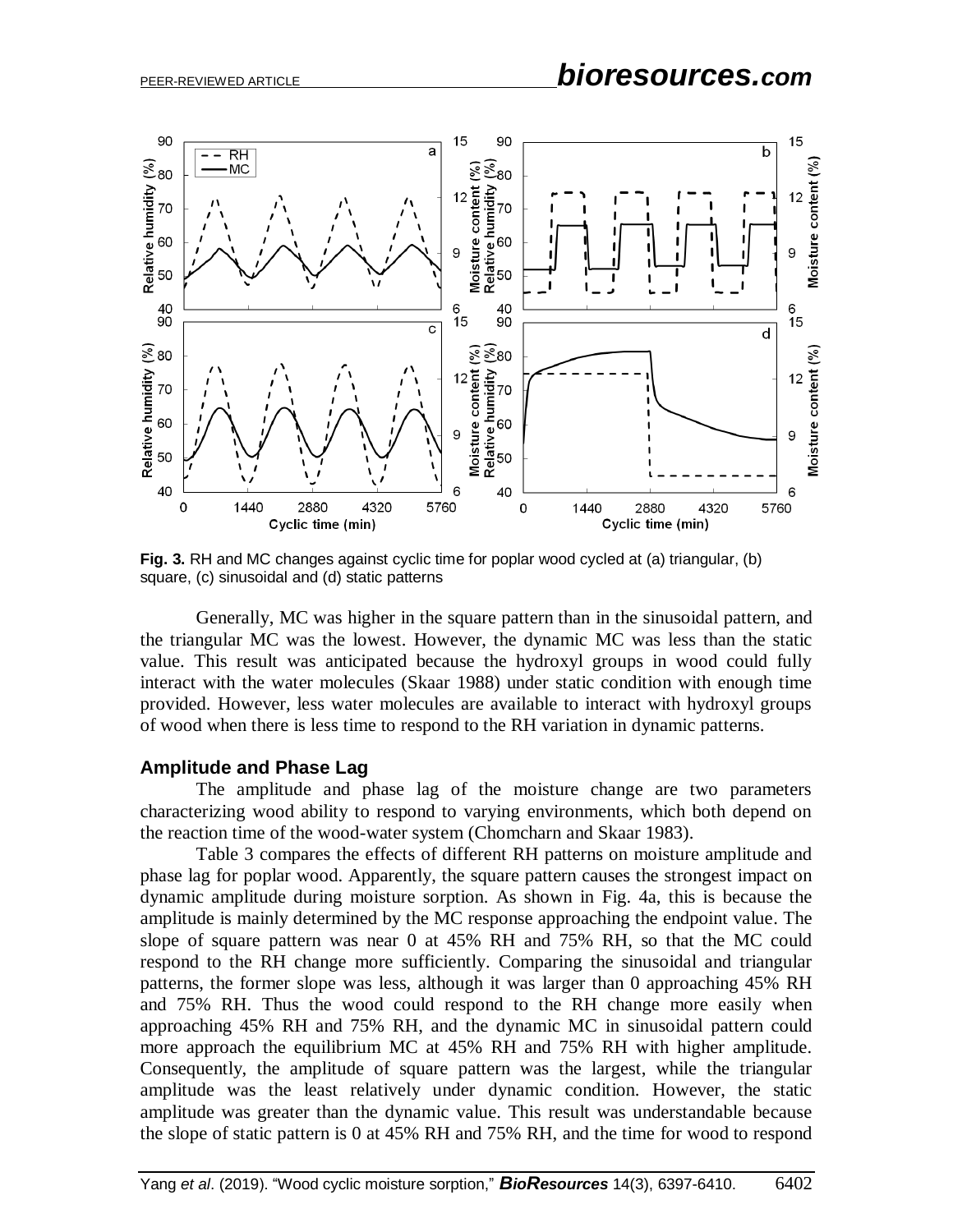was longer than all the dynamic patterns.

In terms of phase lag, the largest one also appeared in the square pattern. This effect was due to the infinite slope of square pattern when the RH changed from 45% to 75%; as a result, it is more difficult to follow up the sudden change.

Differentiation can be mathematically defined as finding the rate of change at a certain point in the curve. As displayed in Fig. 4b, the result of differentiation of RH in the sinusoidal pattern was larger than in triangular pattern, so it is easier for the wood in triangular pattern to keep up with the change of RH, which could also explain its lowest phase lag.

**Table 3.** Amplitude and Phase Lag of Moisture Responses for Poplar Wood in Different Cyclic Sorption Patterns

|                        | Dynamic Cyclic Pattern | Static |            |           |  |
|------------------------|------------------------|--------|------------|-----------|--|
|                        | Triangular             | Square | Sinusoidal | Condition |  |
| Amplitude <sup>a</sup> | 1.77                   | 2.61   | 2.32       | 5.04      |  |
| $(\% )$                | (0.02)                 | (0.04) | (0.03)     | (0.07)    |  |
| Phase Lag <sup>a</sup> | 0.28                   | 0.50   | 0.41       |           |  |
| (radian)               | (0.01)                 | (0.01) | (0.02)     |           |  |

<sup>a</sup> Data provided as the average (standard deviation) per cycle from five replicates



**Fig. 4.** Diagram of RH against cyclic time (a) and the differentiation of triangular pattern and sinusoidal pattern against cyclic time (b) for poplar wood

# **Moisture Sorption Coefficient**

Moisture sorption isotherms against relative humidity for poplar wood are presented in Fig. 5. The moisture content in adsorption process was always less than in the desorption process in the three dynamic conditions and the static one, illustrating the existence of the sorption hysteresis. The slope of the sorption isotherm in Fig. 5 represents variation in MC per RH change "d*m*/d*H*", known as the moisture sorption coefficient (MSC) (Chomcharn and Skaar 1983; Skaar 1988), an index used to evaluate wood hygroscopicity. Specifically, the amplitude above describes the wood responses to the whole RH changing range, whereas the MSC here reflects moisture variation against per RH change.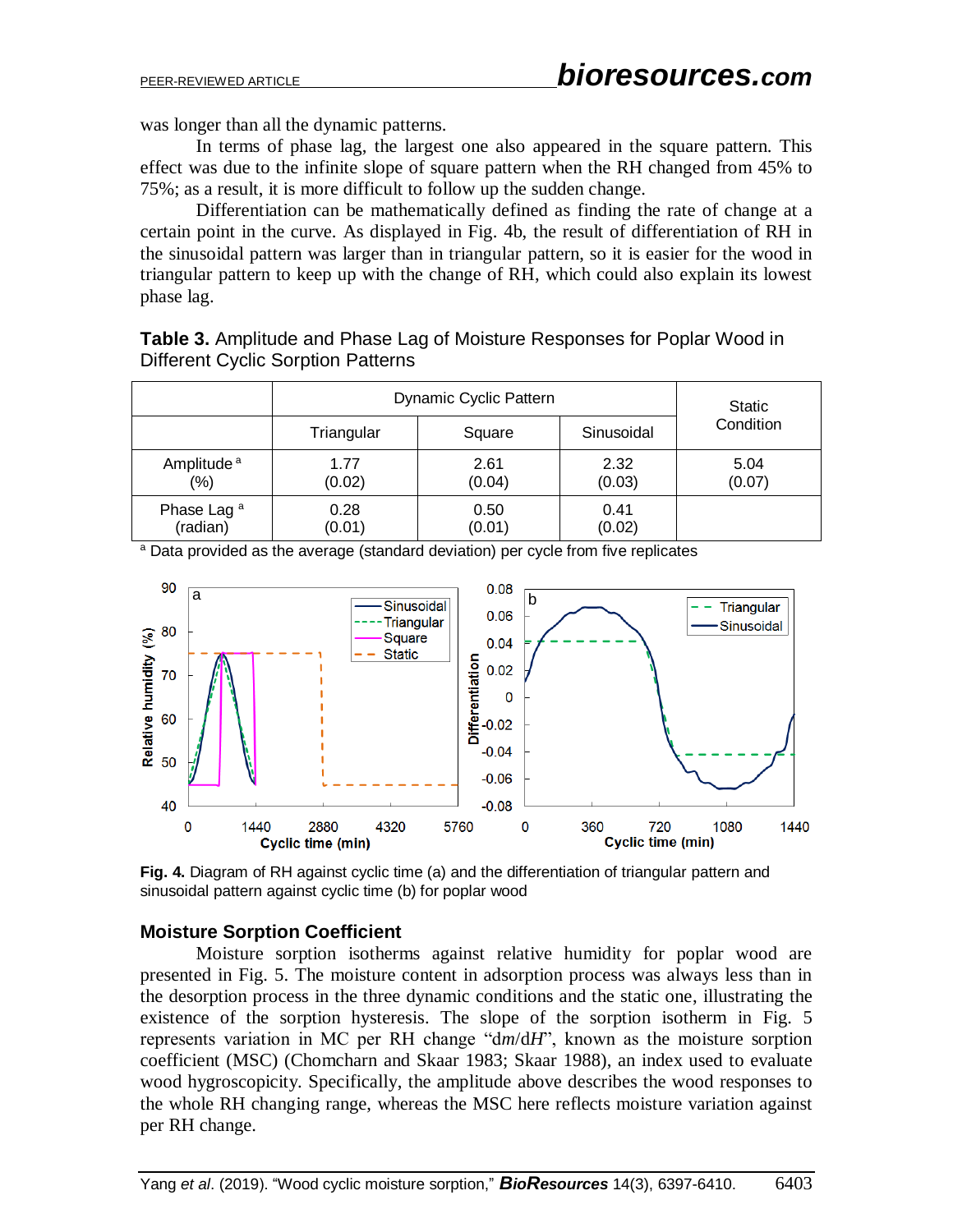# PEER-REVIEWED ARTICLE *bioresources.com*



**Fig. 5.** Dynamic moisture sorption isotherms in the second cycle of triangular (a), square (b), sinusoidal (c) pattern and the static sorption isotherm (d) against relative humidity

As shown in Fig. 6, the MSC through the triangular RH pattern was lower than in the sinusoidal pattern. The square MSC was the highest among the dynamic values, but still lower than the static pattern, and the static MSC was approximately twice that of the dynamic value. This result reflects that more hydrogen bonds were formed, leading to greater moisture content within the same RH range in the static pattern than in the dynamic pattern (Skaar 1988).



**Fig. 6.** Moisture sorption coefficient in triangular, square, sinusoidal, and static pattern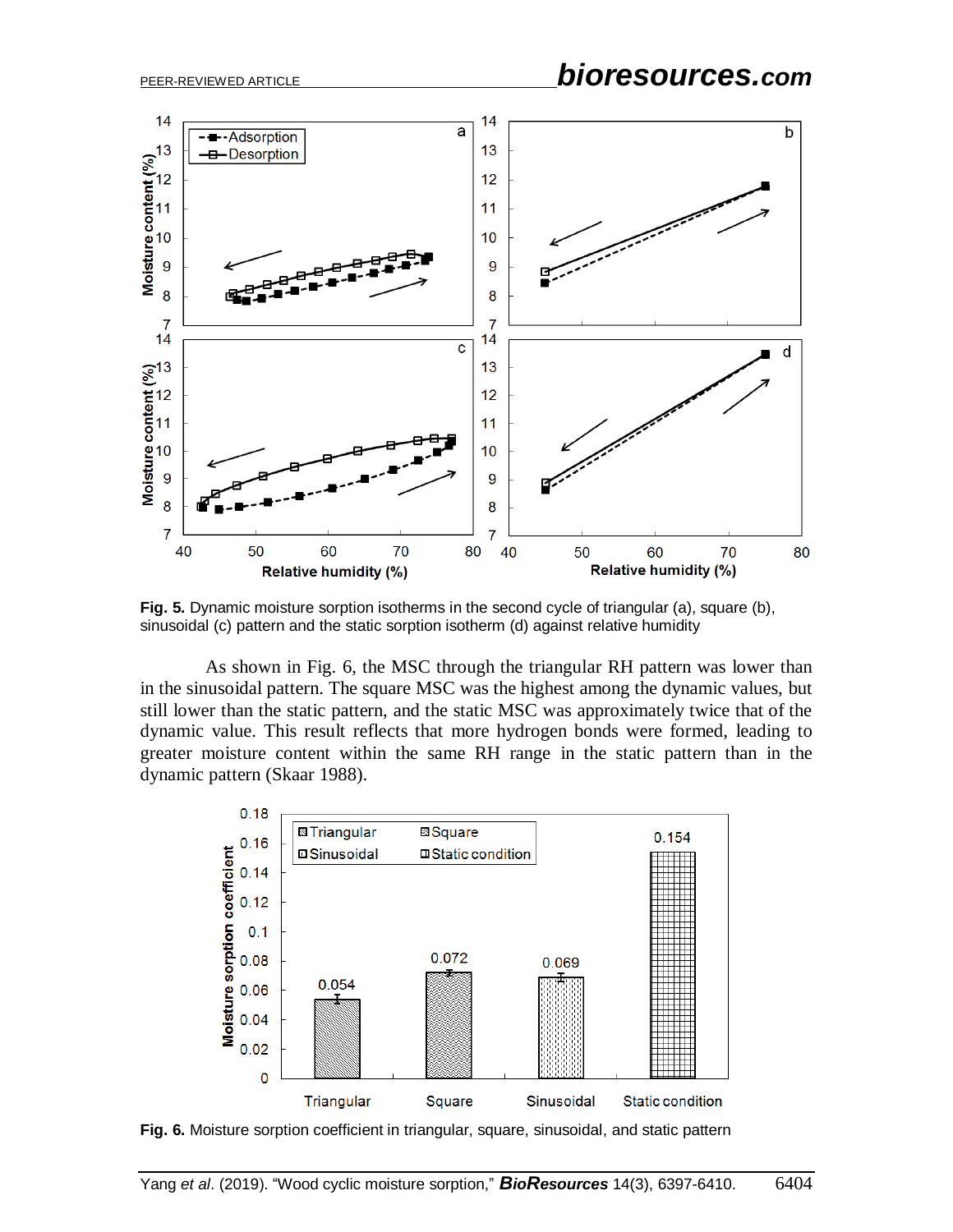

**Fig. 7.** Comparison of theoretical curves with experimental results of dynamic sorption for poplar wood in different cyclic sorption patterns (triangular (a), square (b), sinusoidal (c), static pattern (d))

### **Dynamic Theoretical Sorption Modeling**

Figure 7 compares the theoretical curves with experimental results in different dynamic or static patterns. The theoretical curves calculated by Eqs. 2 and 3 agreed with the experimental data. The average diffusion coefficient *D*, used in sorption modeling for the specimens, was calculated according to Eq. 4 and is listed in Table 4. The value of *D* was larger in the square pattern than in the sinusoidal pattern, followed by the triangular data. All dynamic values were lower than the static *D*, which was close to previous static results (Siau 1971). The static *D* in this experiment was about 1.3 times as much as the sinusoidal data, suggesting that the practical moisture diffusion was different from the previous static research results.

**Table 4.** Average Diffusion Coefficient (*D*) for Poplar Wood in Different Cyclic Sorption Patterns

| Cyclic Pattern |            | $D^*$ 10 <sup>-11</sup> (m <sup>2</sup> /s) <sup>a</sup> |  |  |
|----------------|------------|----------------------------------------------------------|--|--|
| Dynamic        | Triangular | 1.001(0.010)                                             |  |  |
|                | Square     | 1.171(0.021)                                             |  |  |
|                | Sinusoidal | 1.090(0.012)                                             |  |  |
| Static         |            | 1.412(0.037)                                             |  |  |

<sup>a</sup> Data provided as the average (standard deviation) per cycle from several replicate tests.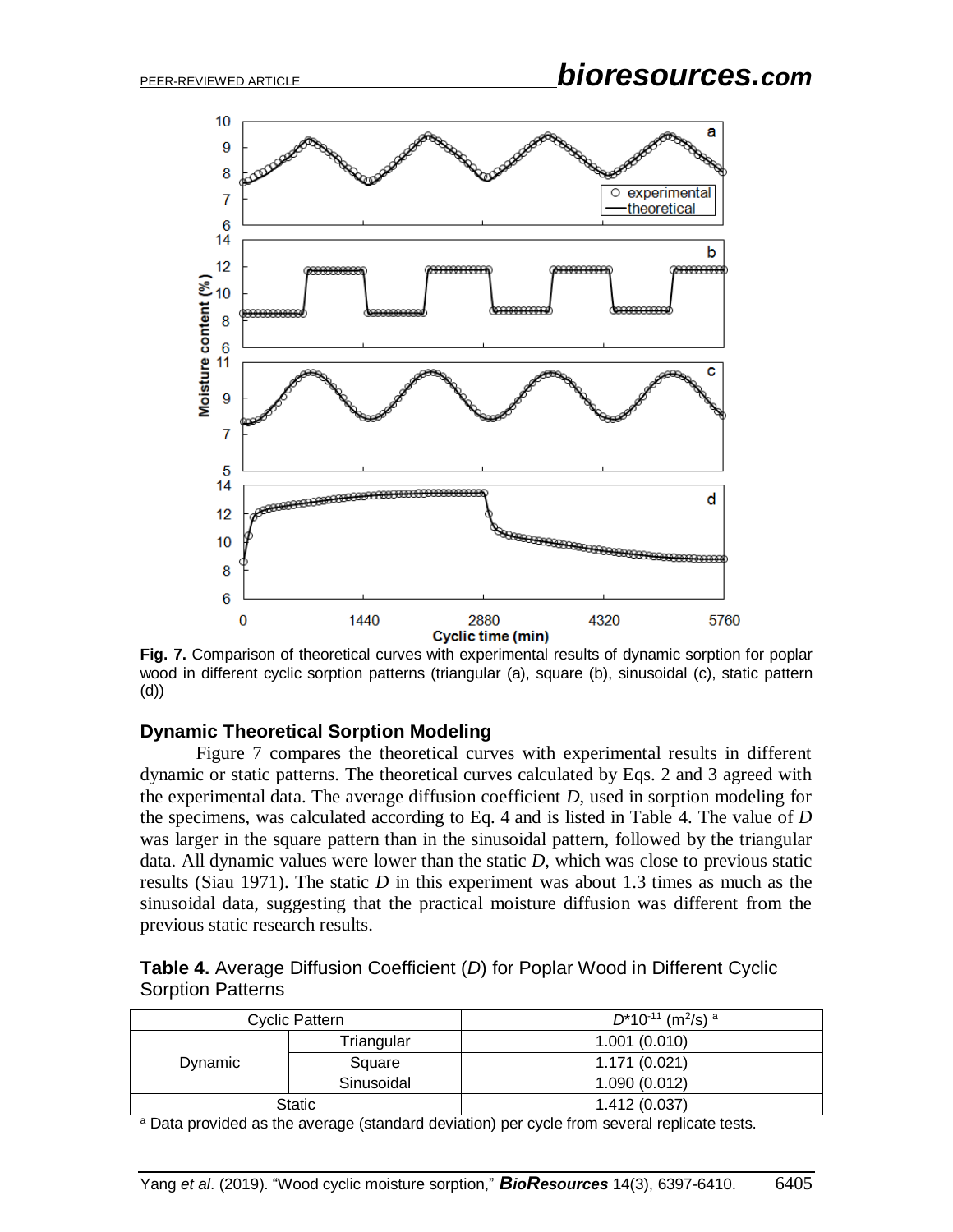The moisture gradient distributions at four typical time steps (adsorption beginning (I), 1/4 adsorption (II), 1/2 adsorption (III), final adsorption (IV)) during the sorption processes, calculated according to Eqs. 2 and 3, are shown in Fig. 8. The adsorption and desorption processes are abbreviated as A and D, respectively.



**Fig. 8.** Moisture distributions in the thickness direction of poplar wood under different dynamic sorption conditions: triangular (a), sinusoidal (b), square (c) during the second cycle, and static condition (d). A: adsorption, D: desorption

In the case of adsorption subjected to the triangular and sinusoidal patterns (Fig. 8 a<sup>A</sup> and b<sup>A</sup>), at the beginning of adsorption process, the RH increased for more than 1 h. However, moisture took a regular shape of desorption distribution (Jonsson 2004). When the 1/4 adsorption process was reached, the most uniform distribution was obtained by the adsorption of the surface and by desorption of the central part along the thickness direction of the specimens. At the midpoint of adsorption, the entire sample began to adsorb water, and a typical adsorption moisture distribution appeared. Therefore, initially the central part of the specimens did not respond to moistening. It took 6 h until the center part was affected. At the end of adsorption where MC reached the peak value,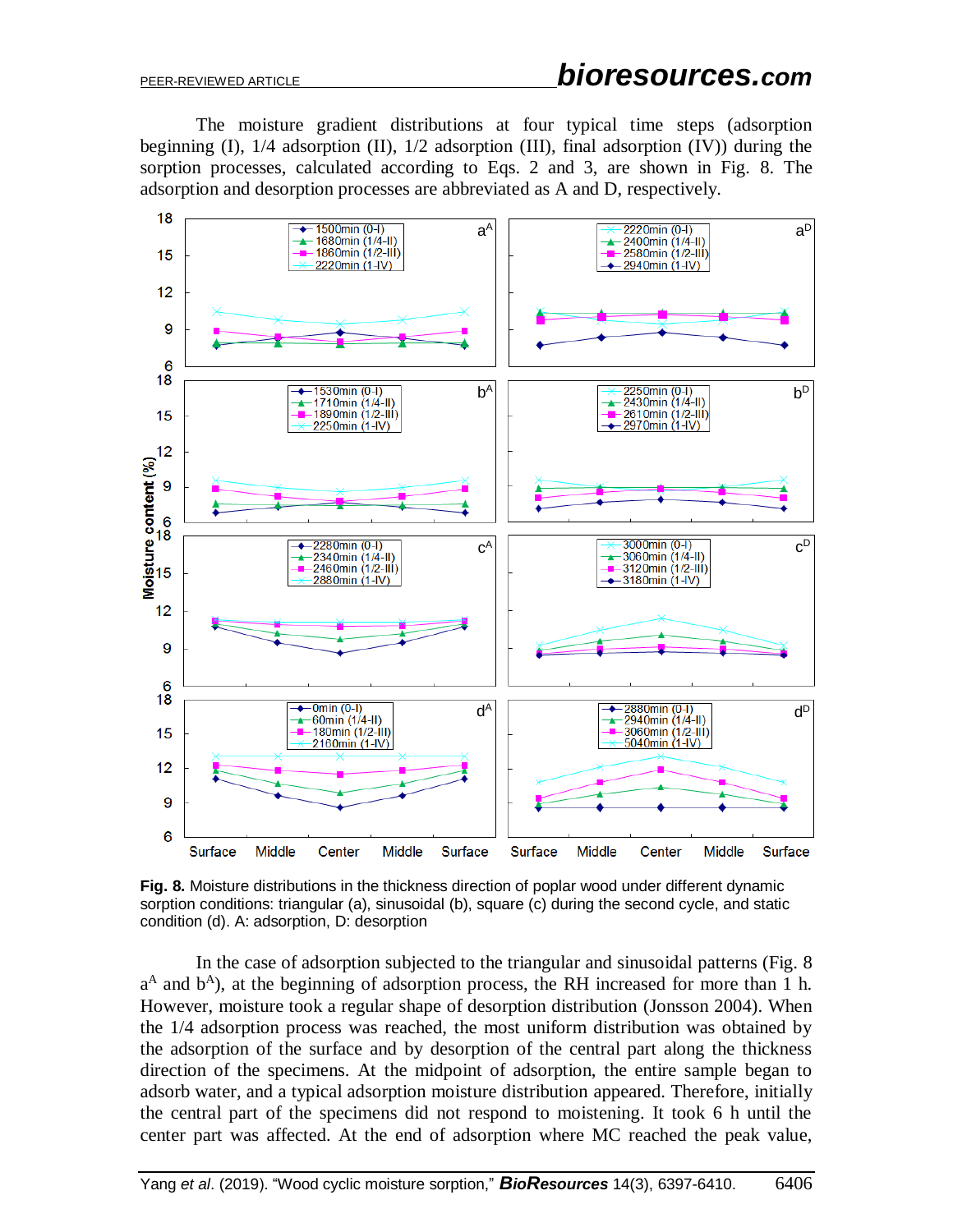though RH had already decreased, the moisture gradient was lower than that at the 1/2 adsorption process. Nevertheless, the moisture gradient distribution was far from equilibrium.

For the adsorption process exposed to the square pattern (Fig. 8  $c<sup>A</sup>$ ), moisture distribution maintained a concave shape throughout the whole course. The MC difference between the surface and center decreased step-wise, and the uniform distribution was approached but not reached. A similar trend was found in the static condition (Fig. 8  $d^A$ ). For the desorption process, the moisture distributions (Fig. 8  $a^D$  and  $d^D$ ) had the same tendencies as those for adsorption.

The MC gradient distribution is closely associated with the internal stress, causing severe deformation defects in wood (Gao 2008). To investigate the effect of RH pattern on wood MC gradient distribution, the maximum MC difference between surface and center was calculated as shown in Fig. 9. The MCgradient difference in wood was larger in the square pattern than in the sinusoidal pattern, followed by the triangular pattern. However, the MC gradient difference of square pattern between surface and center was less than that of the static condition. Again, less water molecules are available to interact with hydroxyl groups with shorter time for wood under dynamic conditions, especially the center part, leading to lower MC in the surface than the corresponding EMC in the static condition. The MC in the center was larger than the EMC; therefore, the MC gradient difference indicated a lower value. The static MC gradient difference was 1.7 times higher than the sinusoidal (daily) value. The higher MC gradient difference could result in larger moisture diffusion rate, causing a larger MC (Gao 2008). Therefore, the diffusion coefficient *D* and amplitude as well as the MSC discussed above were all larger in the square pattern than in the sinusoidal pattern. The MC gradient difference also suggests that the deformation was less than that triggered by the square pattern, while the triangular RH change pattern probably decreased wood deformation. This result was attributed to the abrupt change of RH in the square pattern, and the moisture in square pattern could not follow RH change at the beginning of the adsorption and desorption.



**Fig. 9.** The maximum MC difference between surface and center for poplar wood among different sorption patterns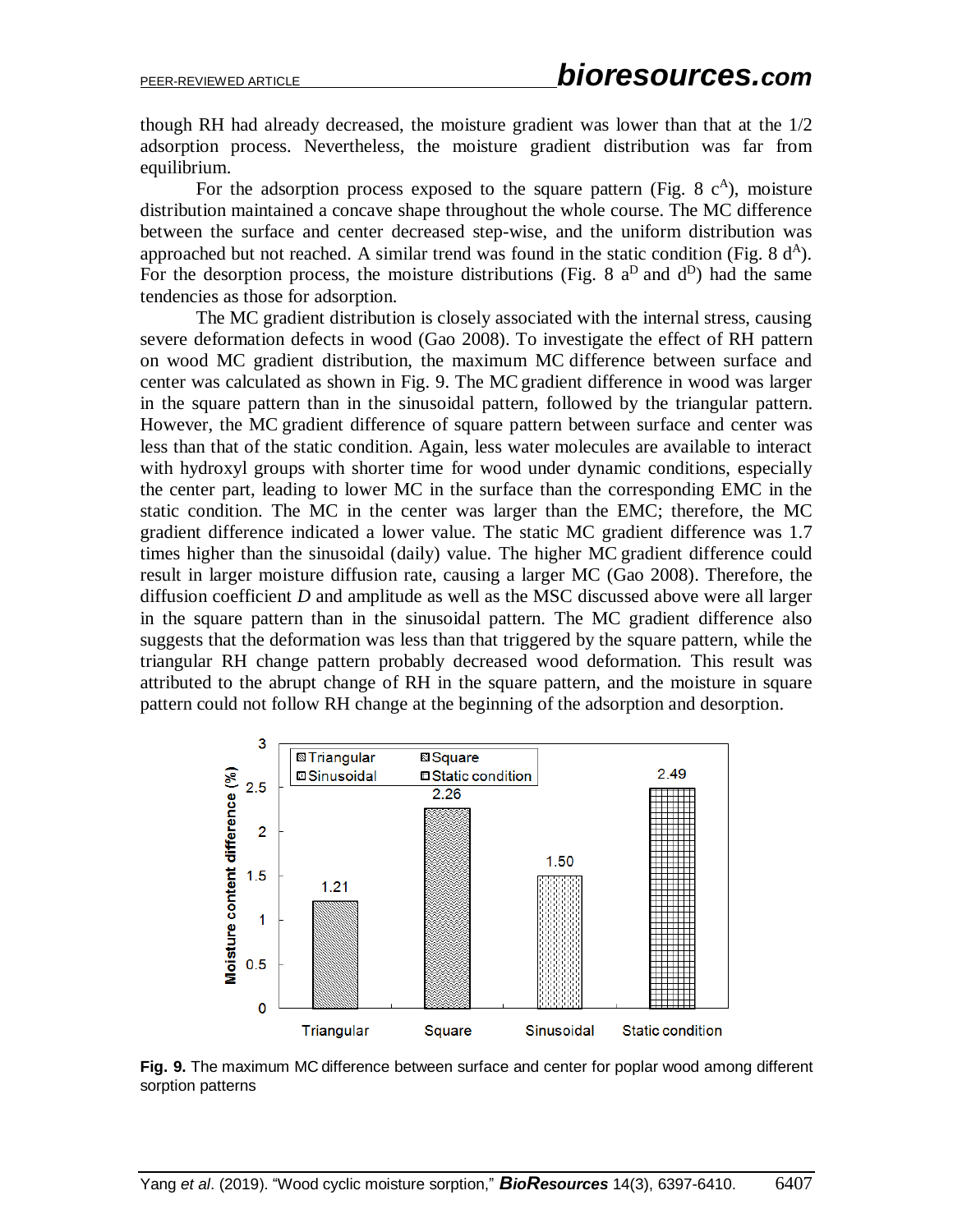# **CONCLUSIONS**

- 1. The square relative humidity (RH) change had the most significant effects on both sorption amount (the moisture content, the amplitude, moisture sorption coefficient) and sorption rate (phase lag, diffusion coefficient *D*). However, these sorption properties showed lower responses to the sinusoidal RH pattern.
- 2. The moisture content gradient along the thickness direction from sinusoidal pattern was not as severe as that from the square pattern.
- 3. Compared with the dynamic treatments, the static test gave higher hygroscopic results with less moisture content gradient within the specimens.
- 4. The sinusoidal pattern was judged to be most similar to the natural weathering, and the results could further be used to evaluate the deformation of weathering-exposed wood products caused by the internal stresses developed from moisture content gradient during sorption.

# **ACKNOWLEDGEMENTS**

The study is supported by the Fundamental Research Funds for the Central Universities (Grant No. 2019ZY03).

# **REFERENCES CITED**

- Bramhall, G. (1979). "Mathematical model for lumber drying, Part 1: Principles involved," *Wood Sci.* 12(1), 14-21.
- Chomcharn, A., and Skaar, C. (1983). "Dynamic sorption and hygroexpansion of wood wafers exposed to sinusoidally varying humidity," *Wood Sci Technol.* 17(4), 259-277. DOI: 10.1007/BF00349914
- Droin, A., Taverdet, J. L., and Vergnaud, J. M. (1988). "Modeling the kinetics of moisture adsorption by wood," *Wood Sci Technol.* 22(1), 11-20. DOI: 10.1007/BF00353224
- Engelund, E. T., Thygesen, L. G., Svensson, S., and Hill, C. A. S. (2013). "A critical discussion of the physics of wood-water interactions," *Wood Sci Technol*. 47, 141- 161. DOI: 10.1007/s00226-012-0514-7

Gao, J. M. (2008). *Wood Drying*, Science Press, Beijing.

- Hosseinpourpia, R., Adamopoulos, S., and Mai, C. (2016). "Dynamic vapour sorption of wood and holocellulose modified with thermosetting resins," *Wood Sci. Technol*. 50, 165-178. DOI: 10.1007/s00226-015-0765-1
- Hoffmeyer, P., Engelund, E. T., and Thygesen, L. G. (2011). "Equilibrium moisture content (EMC) in Norway spruce during the first and second desorptions," *Holzforschung* 65, 875-882. DOI: 10.1515/HF.2011.112
- Jonsson, J. (2004). "Internal stresses in the cross-grain direction in glulam induced by climate variations," *Holzforschung* 58(2), 154-159. DOI: 10.1515/HF.2004.023
- Kelly, M. W., and Hart, C. A. (1969). "Water vapour sorption rates by wood cell walls," *Wood Sci.* 1(4), 270-282.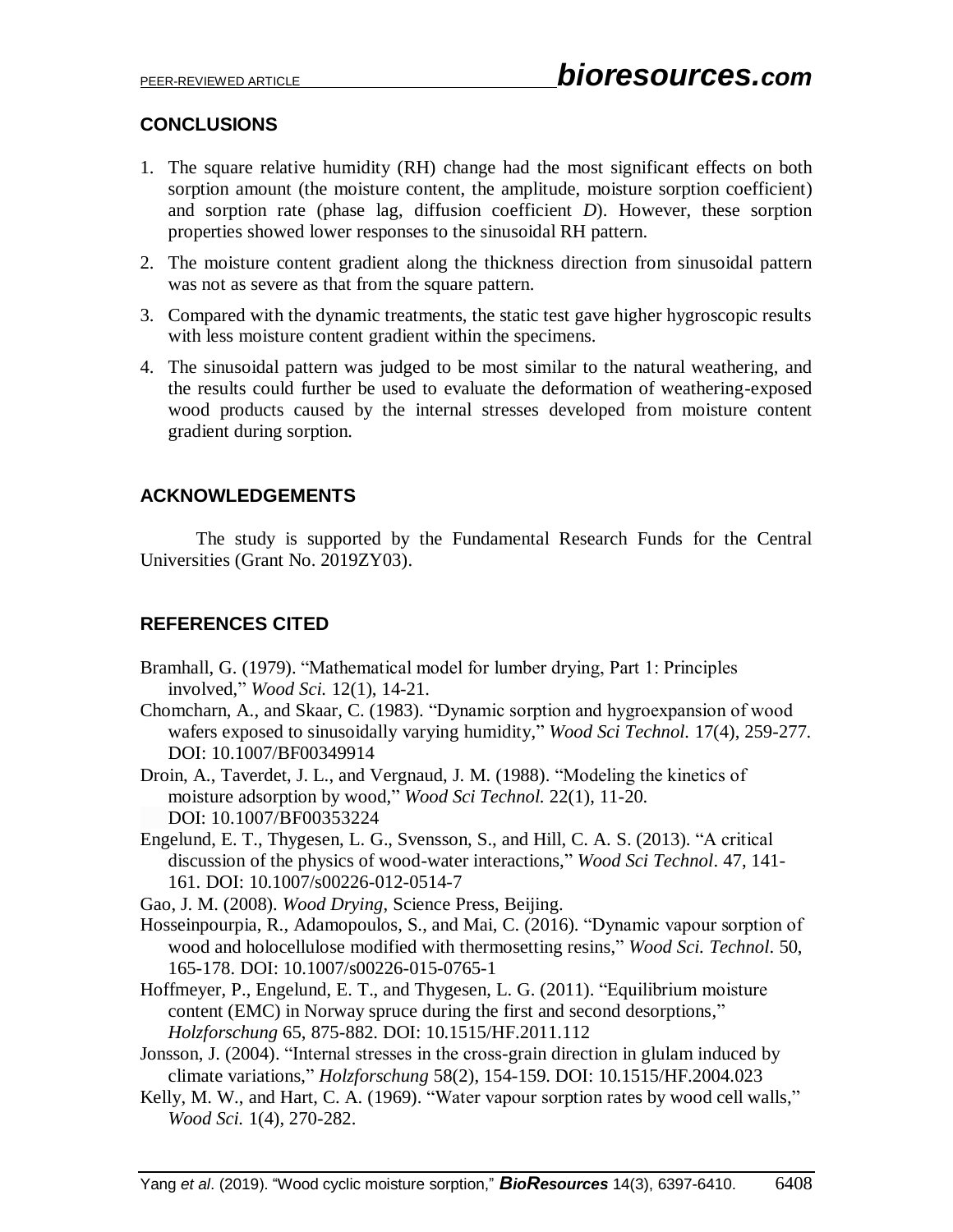- Kong, L. Z., Guan, H., and Wang, X. Q. (2018). "*In situ* polymerization of furfuryl alcohol with ammonium dihydrogen phosphate in poplar wood for improved dimensional stability and flame retardancy," *ACS Sustainable Chem. Eng.* 6, 3349- 3357. DOI: 10.1021/acssuschemeng.7b03518
- Liu, Y. X., and Zhao, G. J. (2012). *Wood Resources in Materials Science*, China Forestry Publishing House, Beijing.
- Macromolecule Academy. (1958). *Physical Properties of Macromolecules*, Kyoritsu Press, Tokyo.
- Ma, E. N., Zhao, G. J., and Cao, J. Z. (2005). "Hygroexpansion of wood during moisture adsorption and desorption processes," *For Studies China* 7(2), 43-46. DOI: 10.1007/s11632-005-0020-1
- Ma, E. N., Nakao, T., and Zhao, G. J. (2009). "Adsorption rate of wood during moisture sorption processes," *Wood Res-Slovakia* 54(3), 13-22.
- Ma, E. N., Nakao, T., Zhao, G. J., Ohata, H., and Kawamura, S. (2010). "Dynamic sorption and hygroexpansion of wood subjected to cyclic relative humidity changes," *Wood Fiber Sci.* 42(2), 229-236.
- Schniewind, A. P. (1967). "Creep-rupture life of Douglas-fir under cyclic environmental conditions," *Wood Sci. Technol*. 1(4), 278-288. DOI: 10.1007/BF00349759
- Schniewind, A. P., and Lyon, E. D. (1973). "Further experiment of creep-rupture life under cyclic environmental conditions." *Wood Fiber* 4, 334-341.
- Siau, J. F. (1971). *Flow in Wood*, Syracuse University Press, Syracuse, NY, USA.
- Simpson, W. T. (1973) "Predicting equilibrium moisture content of wood by mathematical models," *Wood and Fiber* 5(1), 41-49.
- Skaar, C. (1988). *Wood-water Relations*, Springer-Verlag, Berlin.
- Stamm, A. J. (1959). "Bound-water diffusion into wood in the fiber direction," *Forest Prod. J.* 9(1), 27-32.
- Tiemann, H. D. (1906). *Effect of Moisture upon the Strength and Stiffness of Wood*, United States Department of Agriculture, Washington, D.C.
- Urquhart, A. R. (1960). "Sorption isotherms," in: *Moisture in Textiles*, *J*. W. S. Hearle and R. H. Peter (eds.), Wiley Interscience, New York.
- Wagner, L., Bos, C., Bader, T. K., and de Borst, K. (2015). "Effect of water on the mechanical properties of wood cell walls - Results of a nanoindentation study," *BioResources* 10 (3), 4011-4025. DOI: 10.15376/biores.10.3.4011-4025
- Willems, W. (2014). "The water vapor sorption mechanism and its hysteresis in wood: the water/void mixture postulate," *Wood Sci Technol.* 48 (3), 499-518. DOI: 10.1007/s00226-014-0617-4
- Willems, W. (2015). "A critical review of the multilayer sorption models and comparison with the sorption site occupancy (SSO) model for wood moisture sorption isotherm analysis," *Holzforschung* 69 (1), 67-75. DOI: 10.1515/hf-2014-0069
- Yang, T. T., and Ma, E. N. (2015). "Dynamic sorption and hygroexpansion of wood subjected to cyclic relative humidity changes. II. Effect of temperature," *BioResources* 10(1), 1675-1685. DOI: 10.15376/biores.10.1.1675-1685
- Yang, T. T., Ma, E. N., and Shi, Y. (2015). "Dimensional responses of wood under cyclical changing temperature at constant relative humidity," *J. Korean Wood Sci. Technol.* 43(5), 539-547. DOI: 10.5658/WOOD.2015.43.5.539
- Zhang, M. H., Cazo, R., Cassens, D., and Xie, J. (2007). "Water vapor adsorption in kilndried red oak," *Wood Fiber Sci.* 39(3), 397-403.